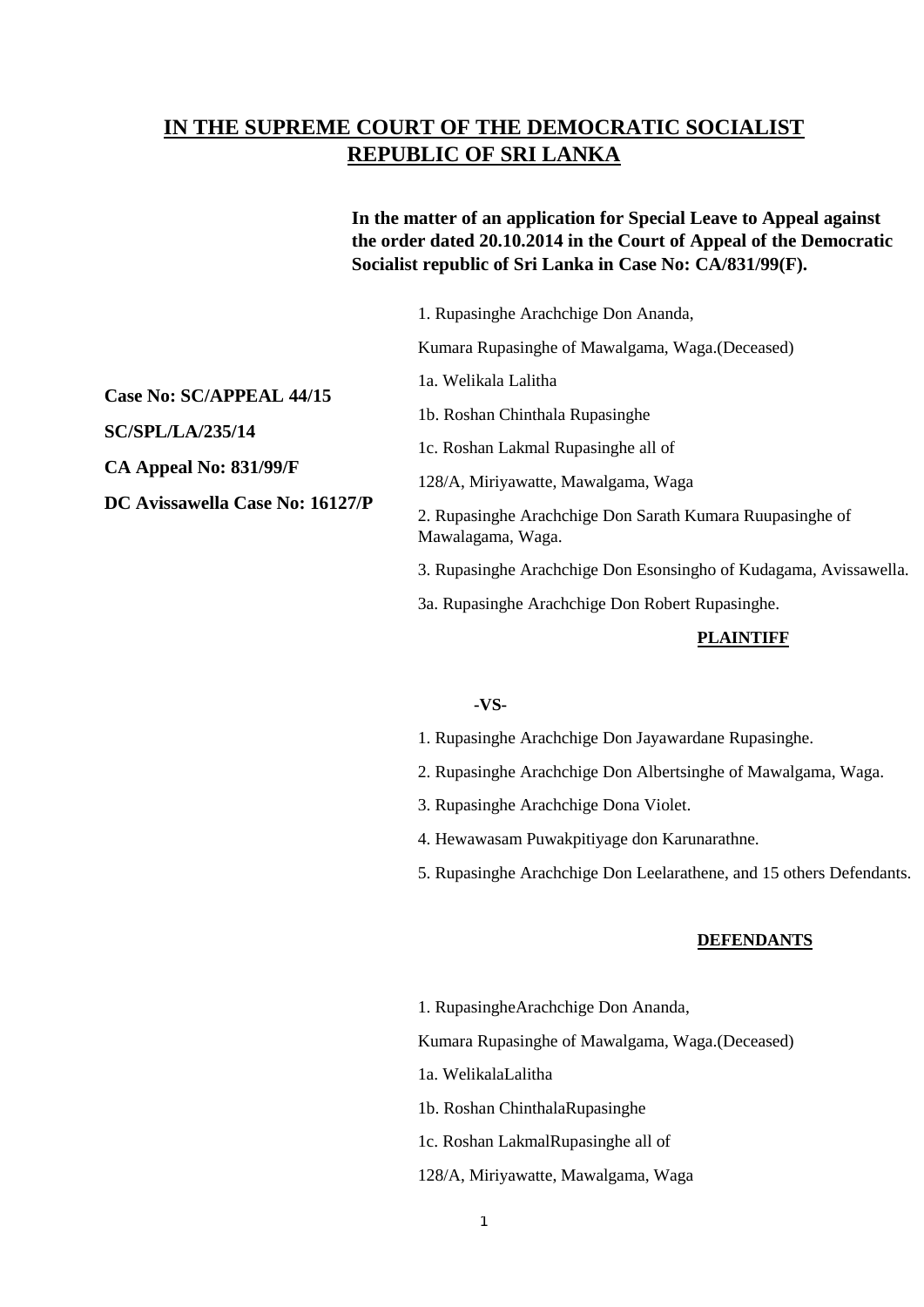2. Rupasinghe Arachchige Don Sarath Kumara Ruupasinghe of Mawalagama, Waga.

3. Rupasinghe Arachchige Don Esonsingho of Kudagama, Avissawella.

3a. Rupasinghe Arachchige Don Robert Rupasinghe.

#### **PLAINTIFF-RESPONDENTS**

1. Rupasinghe Arachchige Don Jayawardane Rupasinghe.

2. Rupasinghe Arachchige Don Albertsinghe of Mawalgama, Waga.

- 3. Rupasinghe Arachchige Dona Violet.
- 4. Hewawasam Puwakpitiyage don Karunarathne.
- 5. Rupasinghe Arachchige Don Leelarathene

### **DEFENDANTS -RESPONDENTS**

#### **AND BETWEEN**

B.A. Piyasena of Mawalagama ,

Waga

#### **DEFENDANT-APPELLANT- PETITIONER**

## **Vs.**

Tharanga Sumuduni Rupasinghe of

'Thusitha',Mawalgama, Waga.

Disclosed Defendant Respondent Seeking to be substitution in place of the deceased

Rupasinghe Arachchige Don Jayawardena Rupasinghe (1<sup>st</sup>) Defendant –Respondent) and 20 other Defendant Respondents as per the caption.

#### **AND NOW IN SUPREME COURT BETWEEN**

B.A. Piyasena of Mawalagama ,

Waga

 **9 THDEFENDANT-APPELLANT-PETITIONER-PETITIONER**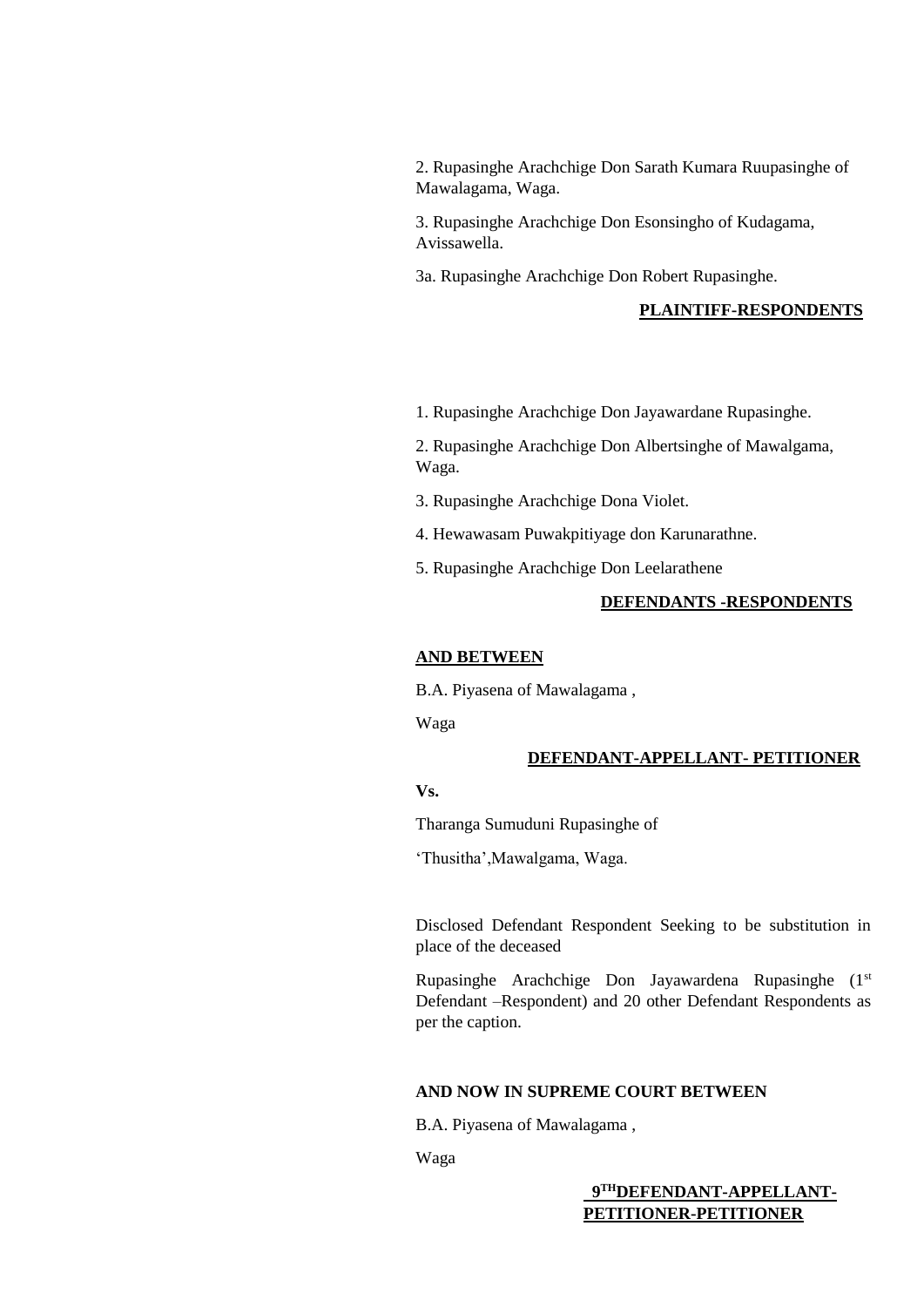**Vs.** 

1. RupasingheArachchige Don Ananda,

Kumara Rupasinghe of Mawalgama, Waga.(Deceased)

1a. WelikalaLalitha

1b. Roshan ChinthalaRupasinghe

1c. Roshan LakmalRupasinghe all of

128/A, Miriyawatte, Mawalgama, Waga

2. Rupasinghe Arachchige Don Sarath Kumara Ruupasinghe of Mawalagama, Waga.

3. Rupasinghe Arachchige Don Esonsingho of Kudagama, Avissawella.

3a. Rupasinghe Arachchige Don Robert Rupasinghe.

## **PLAINTIFF-RESPONDENT-RESPONDENT-RESPONDENTS**

1. Rupasinghe Arachchige Don Jayawardane Rupasinghe.

2. Rupasinghe Arachchige Don Albertsinghe of Mawalgama, Waga.

- 3. RupasingheArachchige Dona Violet.
- 4. HewawasamPuwakpitiyage don Karunarathne.
- 5. Rupasinghe Arachchige Don Leelarathene

6. Rupasinghe Arachchige Don Piyasasa Rupasinghe of Mabula, Waga (Deceased)

6a. Rupasinghe Arachchige JanakaRupasinghe of 15 Waga, Kahahena.

7. Keerthisena Jayasinghe of Mawalgama, Waga.

8. Don Thomas Rupasinghe of Mawalagama, Waga.

10. Rupasinghe Arachchige Dona Susilawathie Nee Bamunu Arachchige Thilakarathne of 30/3, Mawathagama, Homagama.

11. RupasingheArachchigeLilinona of School Lane, Galagedara, Padukka.

12. Rupasinghe Archchige Dona Kuralinenona of Ihala Kosgama, Kosgama.

13. Don Ernest Rupasinghe of Mawalgama,(Deceased)

13a. Rupasinghe Arachchige Don Hemachandra Rupasinghe of Mawalgama, Waga.

14. D.T. Rupasinghe

15. A.Robert

16. B.A.Piyasena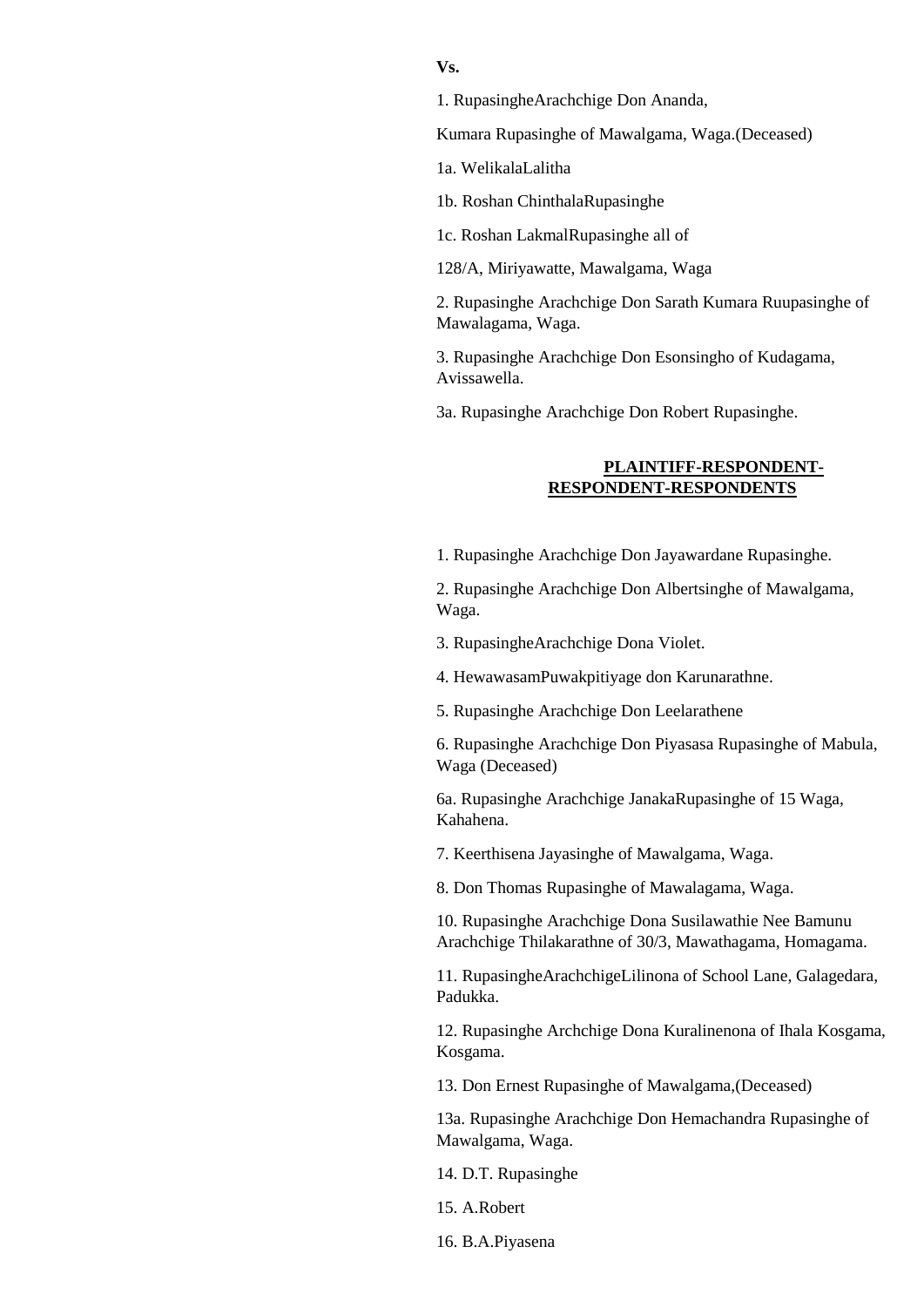- 17. Keerthisena Jayasinghe of Kahahena, Waga
- 18. Welikanna Mohottige Jayawardhane of Kahahena, Waga.
- 19. Welikanna MohottigePiyadasa of Kahahena, Waga.

## **DEFENDANT-RESPONDENT-RESPONDENT-RESPONDENTS.**

Before: Priyantha Jayawardena, PC, J. L.T.B Dehideniya J. M.N.B. Fernando, PC.J.

Counsel: Dharmasiri Karunarathne for the Defendant – Appellant - Petitioner

B.O.P. Jayawardena for the 1(a), 1(b), 1(c) and  $2<sup>nd</sup>$  Plaintiff- Respondent-Respondent-Respondents.

S. Arachchige with G.R.D.Obeysekara for the 6A Defendant-Respondent-Respondent-Respondents.

Argued on: 07/09/2018 Decided on: 14/12/2021

## **L.T.B. Dehideniya, J.**

The Defendant-Appellant-Petitioner-Petitioner (hereinafter some time called and referred to as the 'Appellant') is the 9<sup>th</sup> defendant in the Partition case No  $16127/P$  in the District Court of Avissawella. The Appellant has presented a statement of claim seeking the prescriptive title of the house marked "B" and Lavatory Marked "A" in Lot 2 of the preliminary plan. After the trial Learned District Judge of Avissawella, by the judgement dated 24th September 1999, dismissed the petitioner's prescriptive claim and ordered a partition in accordance with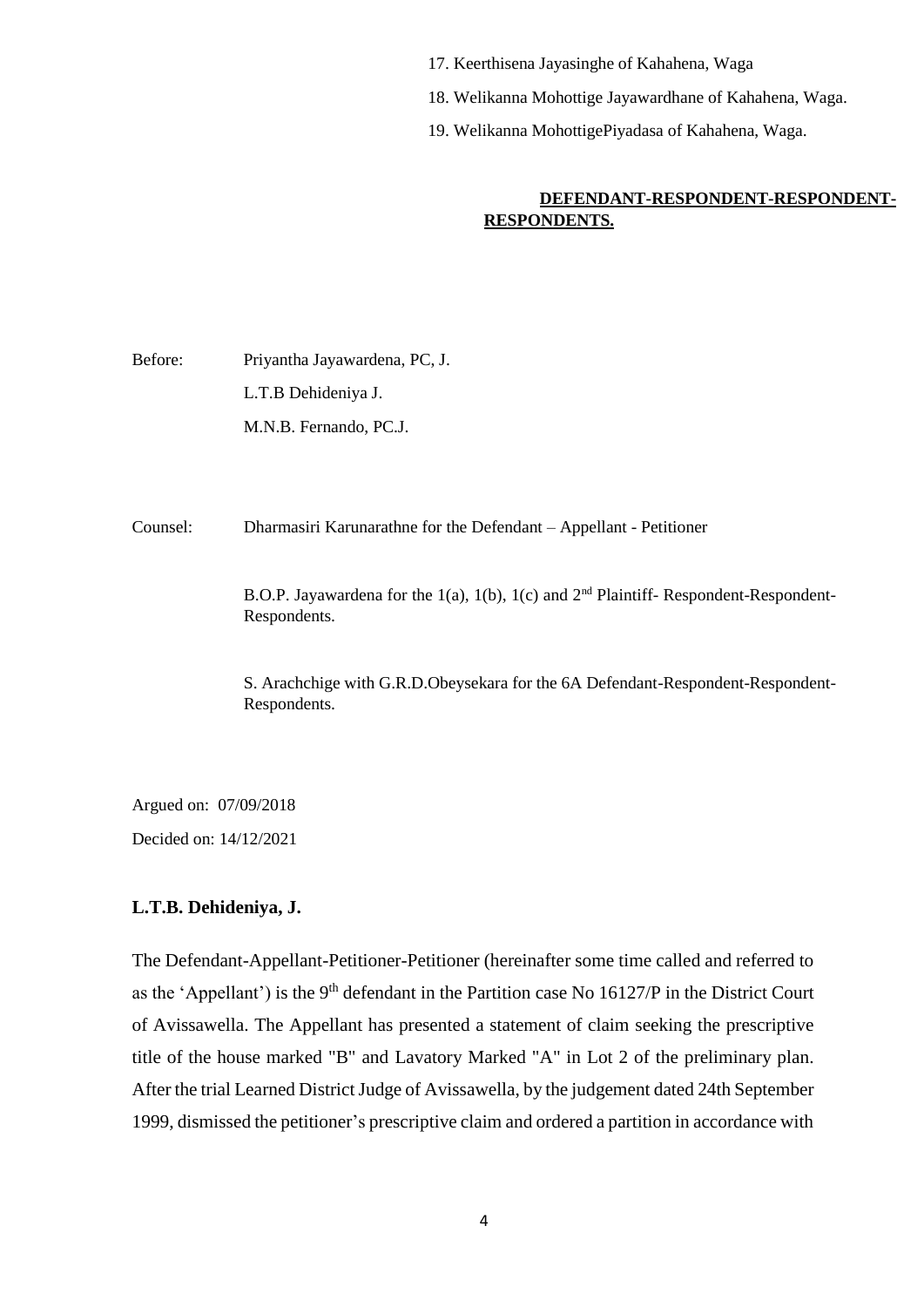the pedigree, set out by the Plaintiff-Respondents- Respondents- Respondents (hereinafter sometimes referred to as the 'Respondents') and accepted by the other defendants.

Being aggrieved by the said judgement the Appellant had made an Appeal to the Court of Appeal. While this appeal was being heard, the Court was informed the death of the first Plaintiff-Respondent on  $16<sup>th</sup>$  May 2011. On that occasion, however, the Appellant had taken six dates to correct the record by substituting on behalf of the deceased.

On  $28<sup>th</sup>$  June 2013 it was brought to the notice of Court that the  $1<sup>st</sup>$  Defendant – Respondent also dead. The case had been down for seven days for substitute since then.

*28.06.2013 – 1 st Defendant –Respondent died 30.08.2013- moves further date to take steps 30.09.2013- moved date to tender additional documents 08.11.2013- move for date to support 12.11.2013- moved further date for required documents 09.12.2013- moved date to support with certified copies 13.12.2013- Appeal is abated.*

When the case was called on  $13<sup>th</sup>$  December 2013 for the substitution, the Defendant-Appellant was absent and unrepresented and application for substitution was not supported. Therefore, the Court abetted the appeal.

Appellant had made an application to relist the appeal stating that, he was present in Court at the time and the Counsel for the Appellant was not available due to sickness. The Counsel arranged to appear was late. He further submits that the certified copies of the relevant documents had been tendered to Court by way of a motion prior to that date. His argument is that once the documents are tendered it need not be supported and the Court is duty bound to take necessary action to do the substitution. Therefore, the Appellant claims that the order to Abate was *per incuriam* and suffered him tremendous hardship and irreparable loss through no fault of his own.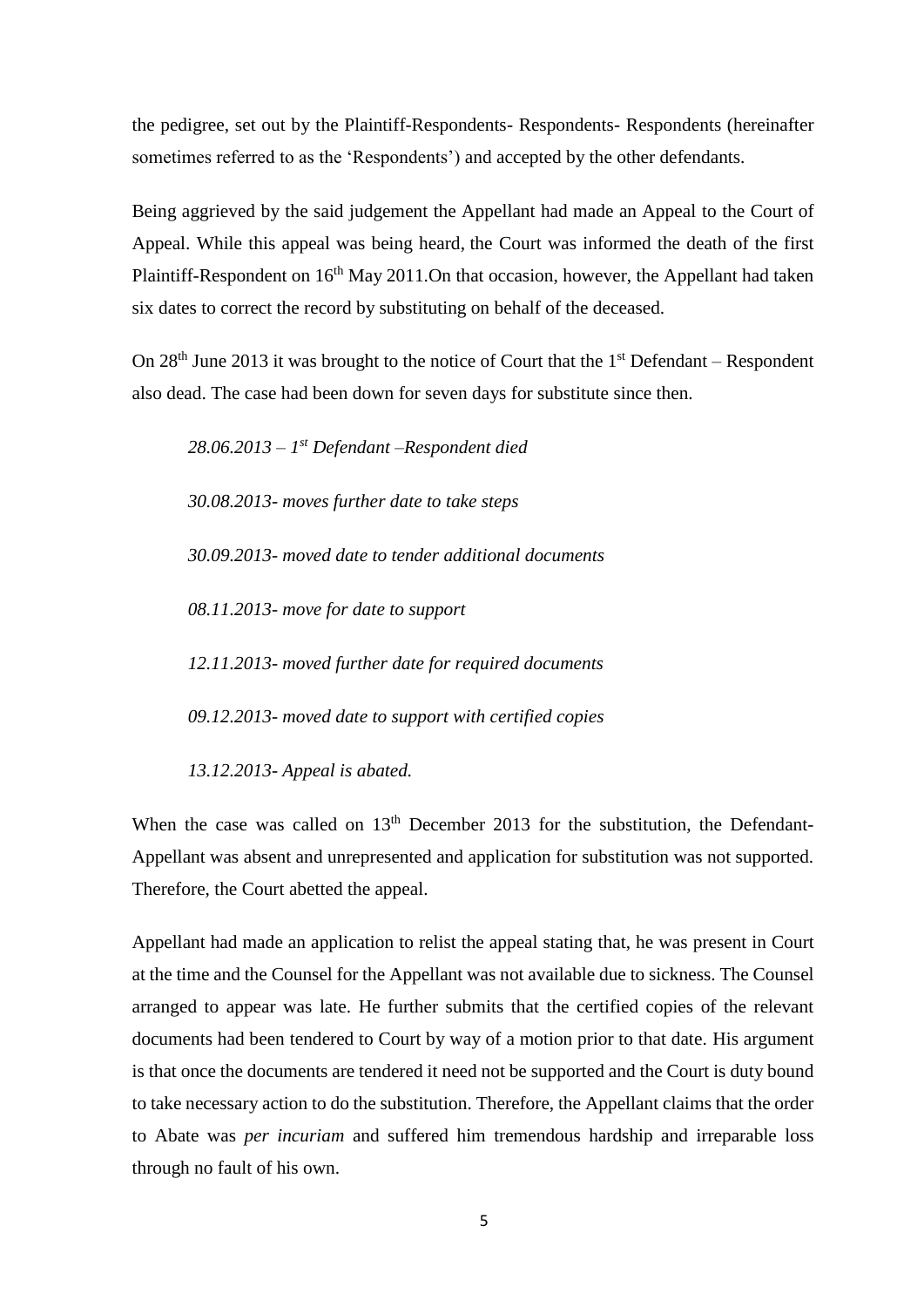The Court of Appeal promptly directed the registrar not to return the records to District Court. But after inquiry Court observed that there was no affidavit in support of the above position at least from the Appellant or from the Counsel, who was arranged to appear on that day. Therefore on 20.10.2014, the relisting application was rejected and the Court affirmed the abatement. The Appellant made an Appeal against the said order, which claimed to be *per incuriam*.

Court granted leave to appeal on the following questions of law.

- 1. Did the Court of Appeal err in law and in facts resulting in a serious miscarriage of justice when it held that it was justifiable and lawful to abate the Appeal under the circumstances of this case depriving the right of the appellant to get his Appeal heard and it is not *per incuriam* order to abate the Appeal?
- 2. Did the Court of Appeal err in law and in facts in applying Sec. 760 A of the Civil Procedure Code and its relevant provisions read with Supreme Court Rules and the case law relating to substitution?
- 3. Did the Court of Appeal err in law in facts by not recording a descriptive Journal Entry and by confining to a short and shrewd Journal entry like "Counsel Moves for a further date" when the evidence generated/ documents filed in the record and what really happened are totally different to what is stated by the Journal Entry?
- 4. Did the Court of Appeal err in law and in facts on 08.11.2013 by not issuing Notice to the Daughter to be substituted based on the documents already filed in the record and when the counsel supported the matter on that basis in accordance with the legal requirements?
- 5. Did the Court of Appeal err in law and in facts by maintaining 2 different standards variable according to the wish of the judge?

The first question of law is whether the Appellant's legal right to have his appeal heard is being disregarded by the said abate. The Appellant claimed that the Court of Appeals erred in dismissing the case when he had already submitted certified copies of all relevant documents relating to the substitute on behalf of the deceased 1<sup>st</sup> Defendant-Respondent.

Although an aggrieved party has the right of appeal, the Court of Appeal acted on Rule 13 of the Court of Appeal Rules 1990, In this case, the applicant had failed to prosecute the appeal with appropriate diligence.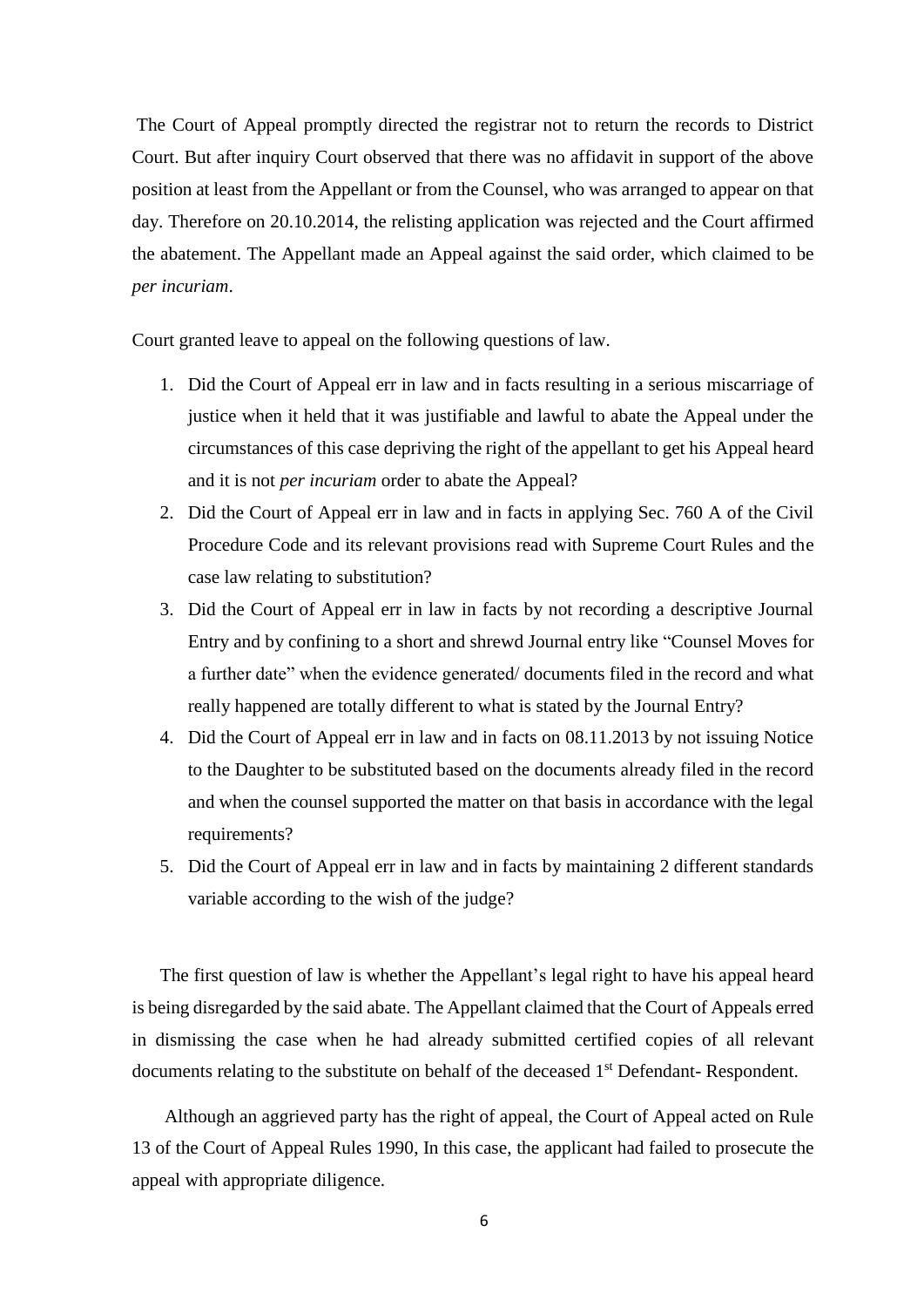"*13. It shall be the duty of the petitioner to take such steps as may be necessary to ensure the prompt service of notice, and prosecute his application with due diligence."*

The Appellant's duty and legal obligation is to support and move Court to obtain the remedies requested for in the written applications. It will not be absolved by just filling of papers or sending motions. If the application is not supported the Court may hold that the applicant is not prosecuting diligently and the Court had determined that the Appellant did not act with due diligence. The Appellant was not present and unrepresented on 13<sup>th</sup>December 2013. He acted in the same manner on multiple occasions, before the abatement. Despite the fact that the Appellant claims that another lawyer has been engaged to represent him, no affidavit from that lawyer has been submitted to the Court. The Appellant has not named the lawyer, who he claims has been arranged to represent him. The presumption raised in these circumstances is that the Appellant has not been truthful to the court.

## Wood Renton CJ held as follows in *Supramanium Vs Symons* [18 NLR 229],

*"People may do what they like with their disputes as long as they do not invoke the assistance of the Courts of Law. But whenever that step has been taken they are bound to proceed with all possible and reasonable expedition, and it is the duty of their legal advisors and of the Courts themselves to seek that this is done. The work of the Courts must be conducted on ordinary business principles, and no Judge is obliged, or is entitled to allow the accumulation upon is cause list of a mass of inanimate or semi animate actions."*

Wood Renton CJ has clearly held in the above-mentioned Judgment that a party is obligated to take actions and proceed with all possible and reasonable dispatch to prosecute an action without allowing it to accrue the case list. Courts should not be overburdened with cases. Cases should be resolved as soon as possible. In this case, I am inclined to concur with the Court's decision to dismiss the matter.

On the other hand the grounds for relisting the appeal was that the order was *per incuriam*, which can be overturned by the same court. Concerning the meaning of the *per incuriam*, Wijetunga, J. observed in *Gunasena v Bandaratillake* [2000] 1 Sri LR 292 at page 302: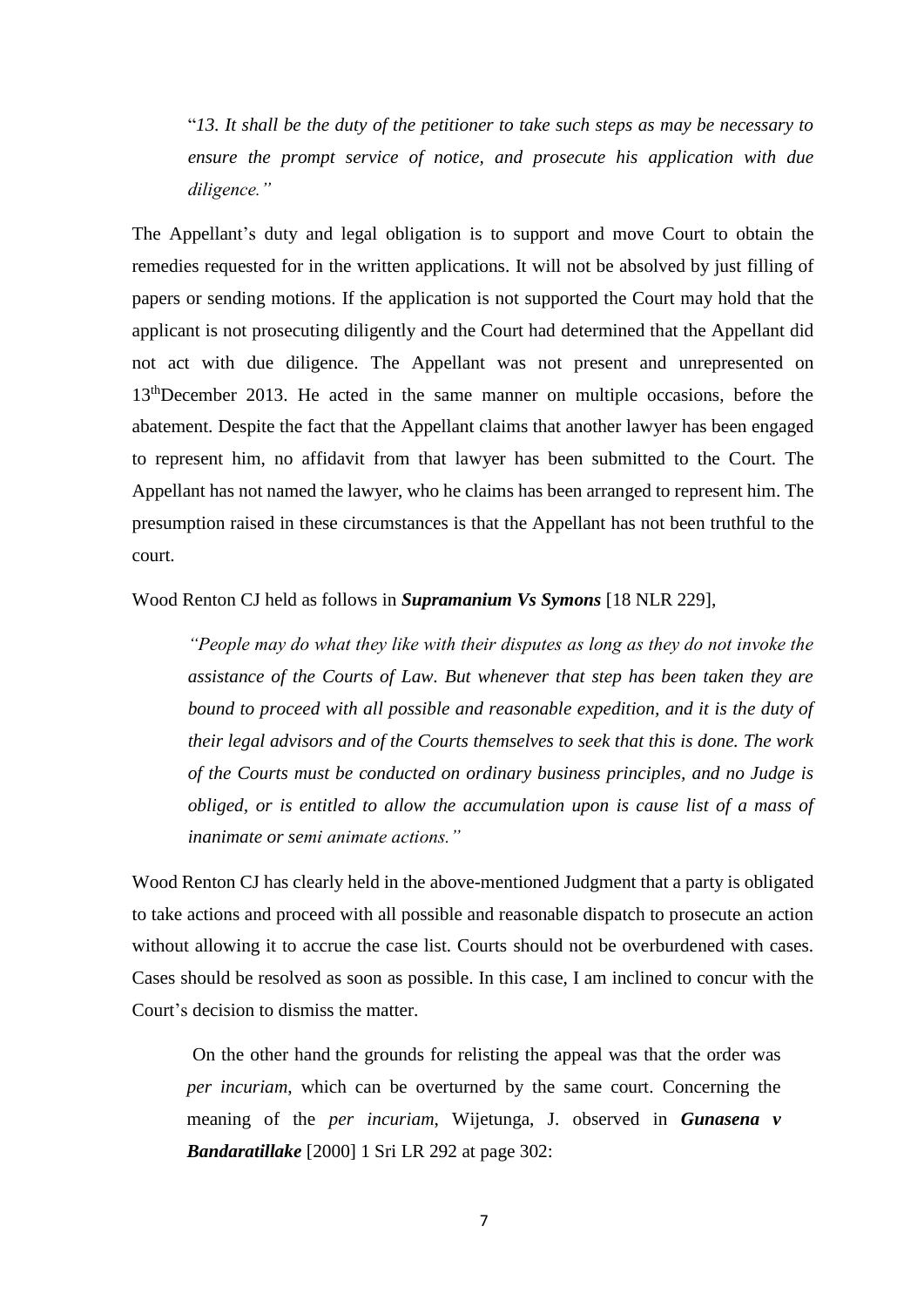*'The phrase per incuriam has been defined in Whertons' Law Lexicon. 13th edition at page 645, as thorough want of care. An order of the court obviously made through some mistake or under some misapprehension is said to be made per incurriam. Classen's Dictionary of Legal Words and Phrases, 1976 edition defines per incurriam at page 137 as by mistake or carelessness, therefore not purposely or intentionally."*

Considering the above - mentioned definitions, and the fact that it has asserted *per incuriam* in instances that do not fall within this scenario. Even though the previous judgment contained a clear error, the Court of Appeal had inherent authority to correct it so that a party would not suffer as a result of a lapse on the part of the court. The Court of Appeal followed the method it deemed most suitable under the circumstances. As a result, the Court order to abate cannot be *per incuriam*. It was correct and lawful.

Another question of law arises in fact by not recording a descriptive Journal Entry and by confining to a short and shrewd journal entry. The Journal is the primary record of all acts and impotent events under Section 92 of the Civil Procedure Code.

"*92. With the institution of action a court shall commence a journal entitled as of the action, in which shall be minutes as they occur, all of the course of the action*..."

This section passes a burden on preceding judge to record all of the course of the action as occur. It is an official act that the judicial officer has to perform. Under Section 114 of the Evidence Ordinance the Journal Entry is presume to be correct. It has been held in *Seebert Silva vs. Aronona Silva* [60 NLR 272] that the Court is entitled to presume that the Journal Entries made in a case are in compliance with the requirements of Section 92 of the Civil Procedure Code. Further at Page 275 it has been held that,

"*A Journal has been maintain in this action and the Court is entitled to presume that it was regularly kept this presumption which arises under Section 114 of the evidence ordinance is based on the maxim 'Omnia praesumuntur rite et solemniter esse acta' this presumption is of course rebuttable but the respondents, of whom is the burden, have not placed before the court sufficient material to rebut it."*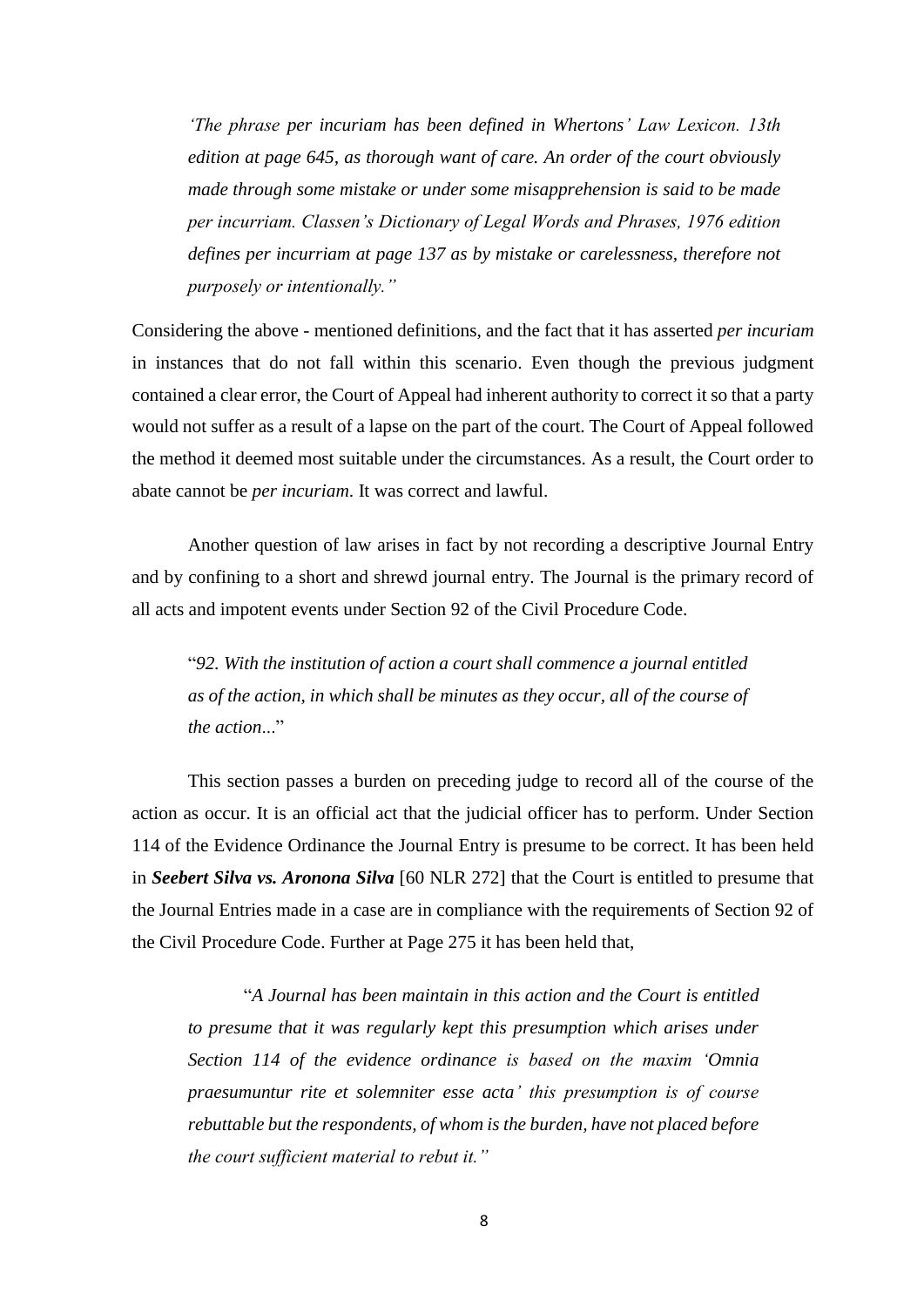In the present action though, the Counsel complained that the Judge had not entered the situation that had happened in the open Court correctly, the presumption of the correctness of the Journal Entry cannot be rebutted by just an allegation made from the bar table. It must be established - where the burden lies on the person who challenges the correctness of the Journal Entry - with proper evidence. In this case the Appellant has not tendered sufficient evidence to establish that Journal Entry is incorrect.

The other question of law concerns the applicability of Section 760 A of the Civil Procedure Code and its relevant provisions in conjunction with Supreme Court Rules and case law relating to substitution. Whether the court could request the original documents of the substitution without acting on photocopies.

Section 760A of the Civil Procedure Code provides that if, at any time during the pendency of an Appeal, one of the parties to the Appeal dies or changes his legal status, the Court before which the appeal is pending may determine, in the manner provided in the Supreme Court Rules.

*"...... who, in the opinion of the court, is the proper person to be substituted or entered on the record in place of, or in addition to, the party who had died or undergone a change of status, and the name of such person shall thereupon be deemed to be substituted or entered on record as aforesaid." (Emphasis added)*

In accordance with Rule 38 of the Supreme Court Rules, that determination must be based on "sufficient material" submitted to the Court establishing that the person who seeks to be substituted is the "appropriate person."

Thus, it is demonstrated that applying Sec. 760 A of the Civil Procedure Code and its relevant provisions read with Supreme Court Rules and case law relating to substitution and issuing Notice to the legal hairs, is not an obligation of courts. It is the Appellant's responsibility to furnish all essential documentation with proper diligence.

The next legal question is maintaining two different standards that are variable according to the judge's wishes. In this case, it indicates that one judge allowed photocopies while the other did not.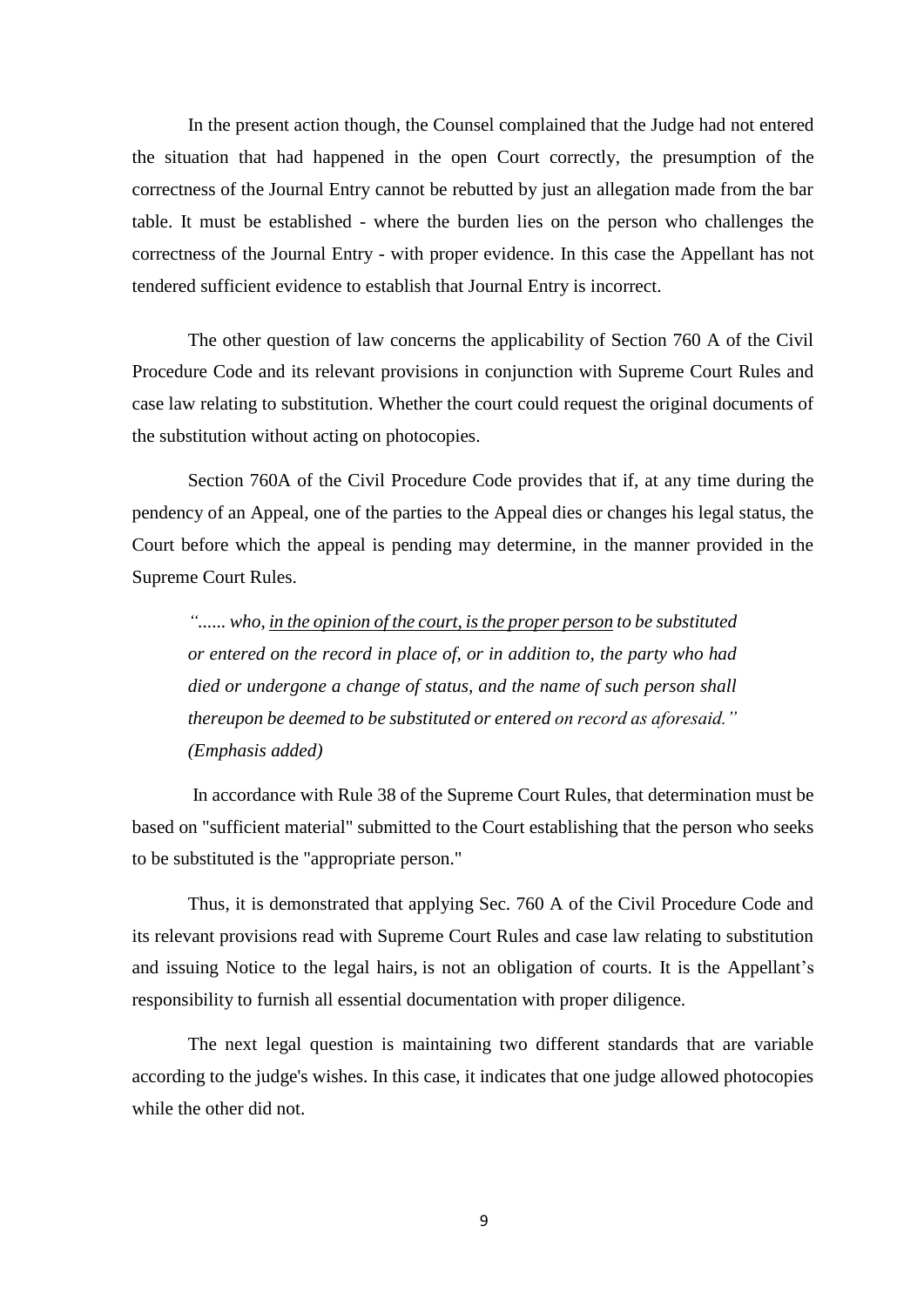It is common knowledge that original documents or a duly certified copy of the document (in the absence of the original) are normally presented before the Court. The phrase "duly certified copy" must imply that the authority responsible for its issue certified the copy submitted to Court as a copy duly obtained from the original. Only then Court can rely on and act on such a document. Because Courts make orders based on such documents can occasionally have serious consequences for people. People who are affected by a case are not always limited to the parties involved. If the Court issues such orders on a set of papers whose legitimacy is later called into question, severe consequences may result. It would be relevant at this stage to quote the following paragraph from the judgment of this Court in the case of *Attorney General Vs Ranjith Weera Wickrema Charles Jayasinghe*. [CA (PHC) APN /74/2016] After considering the significance and underlying reasons for the demand on rigorous conformity, this Court said in that matter as follows:

" *..... Moreover, the above rule underlines the importance of the presence of an authoritative and responsible signatory certifying such copies taking their responsibility for the authenticity of such documents. Insisting on tendering to Court, such duly certified copies of relevant proceedings is not without any valid and logical reasons. Courts make orders relying on such documents. They may sometimes have serious effects on people. The persons who may be so affected might sometimes be not limited to parties of the case only. Drastic repercussions may ensue in case the Court makes such orders on some set of papers, authenticity of which would subsequently become questionable*."

So, if a judge is dissatisfied with the photo copies, he has the authority to request the original documents instead. The court gave the applicant four days to furnish the required documentation and to take steps to gain the Court authorization, but the applicant did not submit it until 13<sup>th</sup> December 2013, and was unrepresented in court. In such cases, the Court's only option is to decide whether and how much time should be provided for timely filing of papers or to dismiss the matter. The Court had taken the latter option. It is not *per incuriam*.

I answer the questions of law as followings,

1) No

2) No